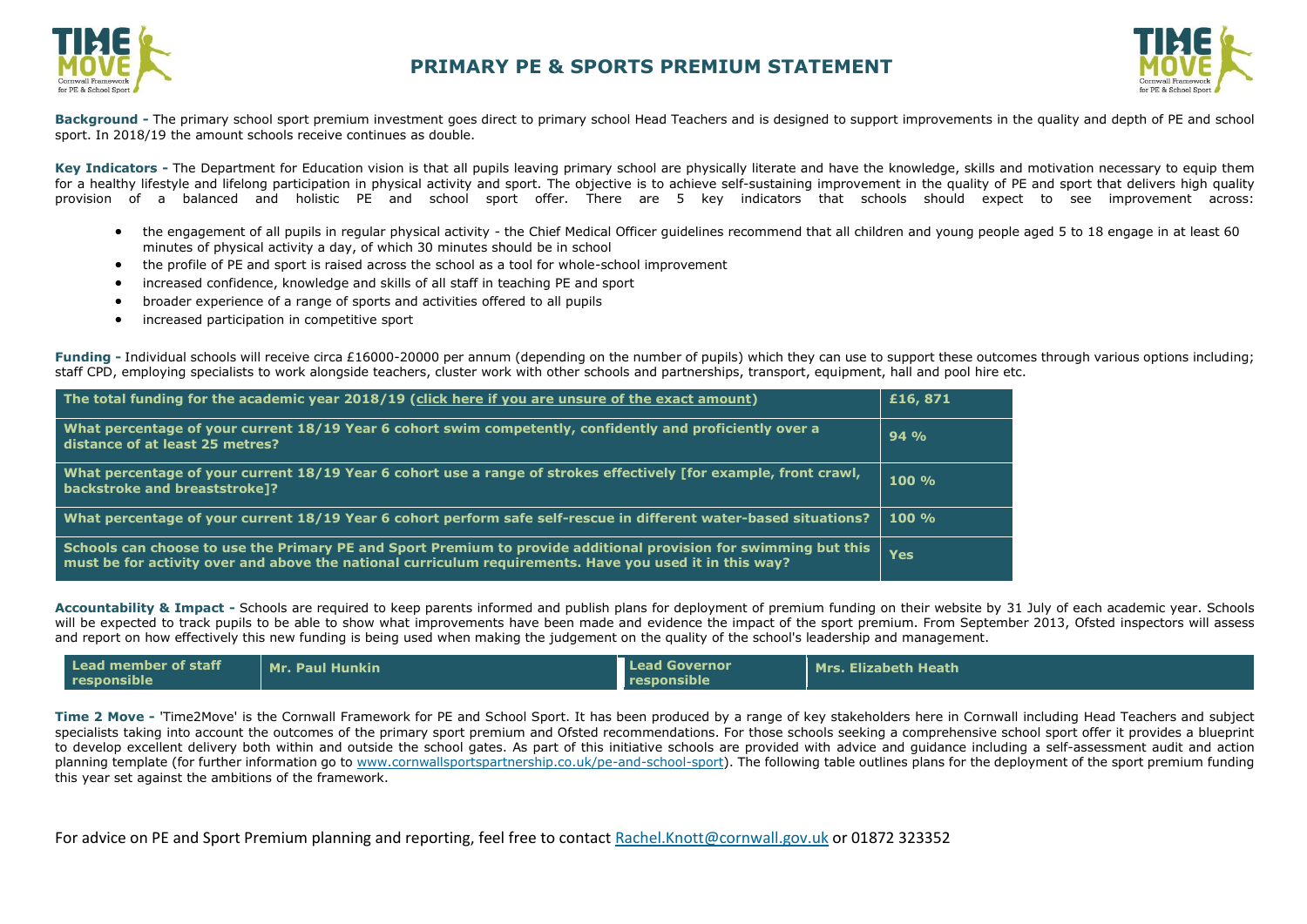



#### **Top Tips for Evidencing Impact & Sustainability**

#### **-Pupils PE/SS/PA participation & attainment:**

What difference has the school has seen on **pupils' PE, sport and physical activity participation and attainment** as a result of the funding? Give some specific examples as a result of your actions/expenditure (you don't need to do this for every point):

Quantitative:

- % increase of children taking part in active school clubs and/or community club attendance
- % increase of children taking part in competition (intra/inter)
- Number of new active clubs/activities
- Numbers of pupils benefitting from new targeted programs etc.
- % increase of physically literate pupils (using assessment tools)

Qualitative:

Improvement in attitudes towards PE/sport etc.

#### **-Pupil/school whole school improvement** (Key Indicator 2):

What difference has the school has seen on pupil/whole school improvement as a result of the improved participation? This is the 'so what' of the increased physically active children – give some specific examples linked to increases in pupils PE/SS/PA participation & attainment (you don't need to do this for every point):

- Has increased participation in sports clubs increased children's confidence and self-esteem?
- Have targeted interventions for disengaged young people improved behaviour, communication skills, emotional resilience, mental health etc.?
- Have daily physical activity interventions improved focus, behaviour in lessons, attitude and readiness for learning?
- Has competition increased resilience, school pride, team work, communication, leadership skills, feelings of inclusivity etc.?
- Include general class/school improvements but also any specific examples of children who have particularly benefited

#### **-Sustainability:**

How these improvements will continue in the future without further funding. For example:

- Are ALL teachers confident and competent in delivering a high quality, balanced, broad, progressive PE curriculum and extracurricular sport/physical activity when the funding eventually disappears? Is knowledge cascaded to ALL staff following training? Have you bought resources that will last beyond the life of the funding and are ALL staff competent and confident in delivering them?
- Is there a culture/ethos of healthy active pupils = better learners? Are ALL staff, parents and governors bought into that concept? Do ALL staff, parents and governors buy into/support policies for active transport, active lessons etc.?
- Is there a diverse club/extra-curricular offer for ALL pupils of ALL abilities? Are external coaches sharing their knowledge with school staff so that this knowledge is not lost after the life of the funding? Are pupils encouraged/supported to join local community clubs so that they are more likely to continue being active after they've left school?
- Is there a diverse competition offer for ALL pupils (personal best, inter & intra)? Have competition structures been created to continue past the life of the funding?
- Make it clear… what is already sustainable and what are your next steps?

For advice on PE and Sport Premium planning and reporting, feel free to contact [Rachel.Knott@cornwall.gov.uk](mailto:Rachel.Knott@cornwall.gov.uk) or 01872 323352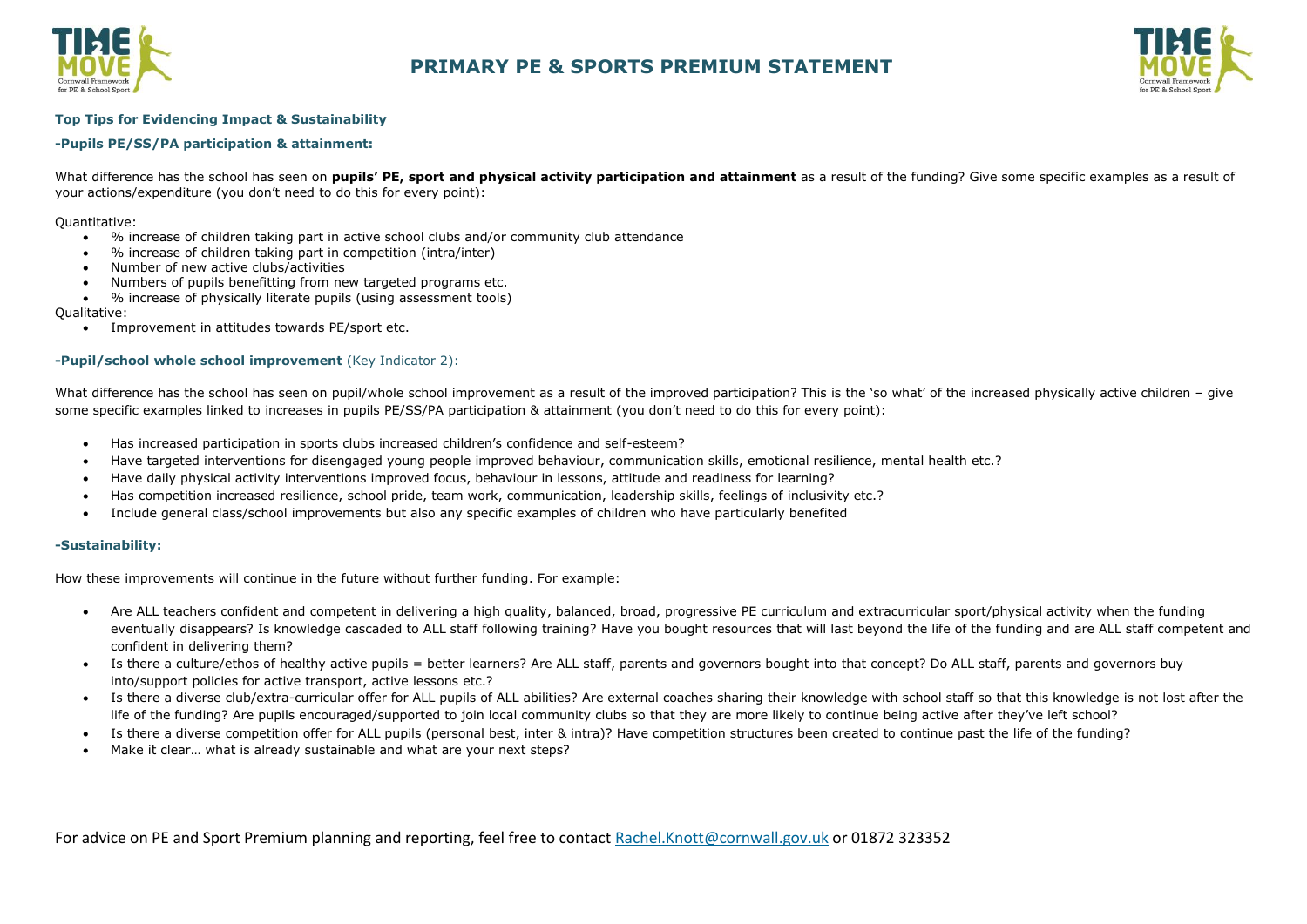

**-Example:**

## **PRIMARY PE & SPORTS PREMIUM STATEMENT**



| <b>Area of Focus &amp;</b>                                                       | <b>Actions</b>                                                                                                                                                             | <b>Funding</b> | <b>Impact</b>                                                                                               | <b>Future Actions &amp;</b>                                                                                    |
|----------------------------------------------------------------------------------|----------------------------------------------------------------------------------------------------------------------------------------------------------------------------|----------------|-------------------------------------------------------------------------------------------------------------|----------------------------------------------------------------------------------------------------------------|
| <b>Outcomes</b>                                                                  | (Actions identified through self-review to                                                                                                                                 | -Planned spend | -On pupils PE/SS/PA participation                                                                           | <b>Sustainability</b>                                                                                          |
|                                                                                  | improve the quality of provision)                                                                                                                                          | -Actual spend  | -On pupils PE attainment                                                                                    | -How will the improvements be<br>sustained                                                                     |
|                                                                                  |                                                                                                                                                                            |                | -On pupil/school whole school<br><b>improvement</b> (Key Indicator 2)                                       | -What will you do next                                                                                         |
| <b>Diverse &amp;</b><br><b>Inclusive</b>                                         | Introduction of 3 new active clubs                                                                                                                                         | £500           | Participation: Inactive girls and<br>disaffected boys' participation in<br>after school clubs has increased | Sustainability: In house staff trained<br>formally in the new activities.<br>Knowledge shared with the rest of |
| provide a fully inclusive offer that<br>recognises the diverse needs of specific | following pupil conferencing to provide<br>girls and disaffected boys with specific<br>clubs. Funds to be spent on upskilling<br>staff in new activities & the purchase of |                | from 10% of children to 25%                                                                                 | the school at whole school meeting.                                                                            |
| groups and identifies tailored<br>opportunities for all young people             |                                                                                                                                                                            |                | WSI: Attendance, engagement &<br>behaviour of pupils attending clubs                                        | Next Steps: Train Y5 pupils to take<br>over the running of the club next                                       |
| (Key Indicator 4)                                                                | new equipment                                                                                                                                                              |                | has improved                                                                                                | year.                                                                                                          |

[Full example version available here](https://sportengland.sharepoint.com/:x:/r/sites/Insight365/DRE/_layouts/15/Doc.aspx?sourcedoc=%7bbf83f43f-d641-4792-94eb-99cca0368ef2%7d&action=edit&activeCell=)

#### **-Common mistakes/things to avoid:**

Planning expenditure:

- Don't be afraid to listen to what your pupils want pupil conferencing can be great for measuring impact
- Income/expenditure should match with no substantial underspend
- Avoid spend on capital projects e.g. Daily Mile track, changing rooms, outdoor classrooms, re-surfacing etc.
- Don't be afraid to test new/innovative ideas if it doesn't work, what can be learned or improved on?

Reporting Impact/Sustainability:

- Must include swimming data: 25m, range of strokes and self-rescue
- Make it clear… what is intended impact? What is actual impact?
- Make it clear… show how your improvements have increased participation. And what affect this has had on your pupils and whole school.
- Make it clear… what is already sustainable and what are your next steps?
- Please upload your document to an obvious place on your website and name it 'PE & Sport Premium Report 19/20'
- Leave your plans for the last 3 years online

For more tools to support your planning and impact reporting, go to: <http://www.cornwallsportspartnership.co.uk/pe-and-school-sport/time-2-move/pe-sport-premium>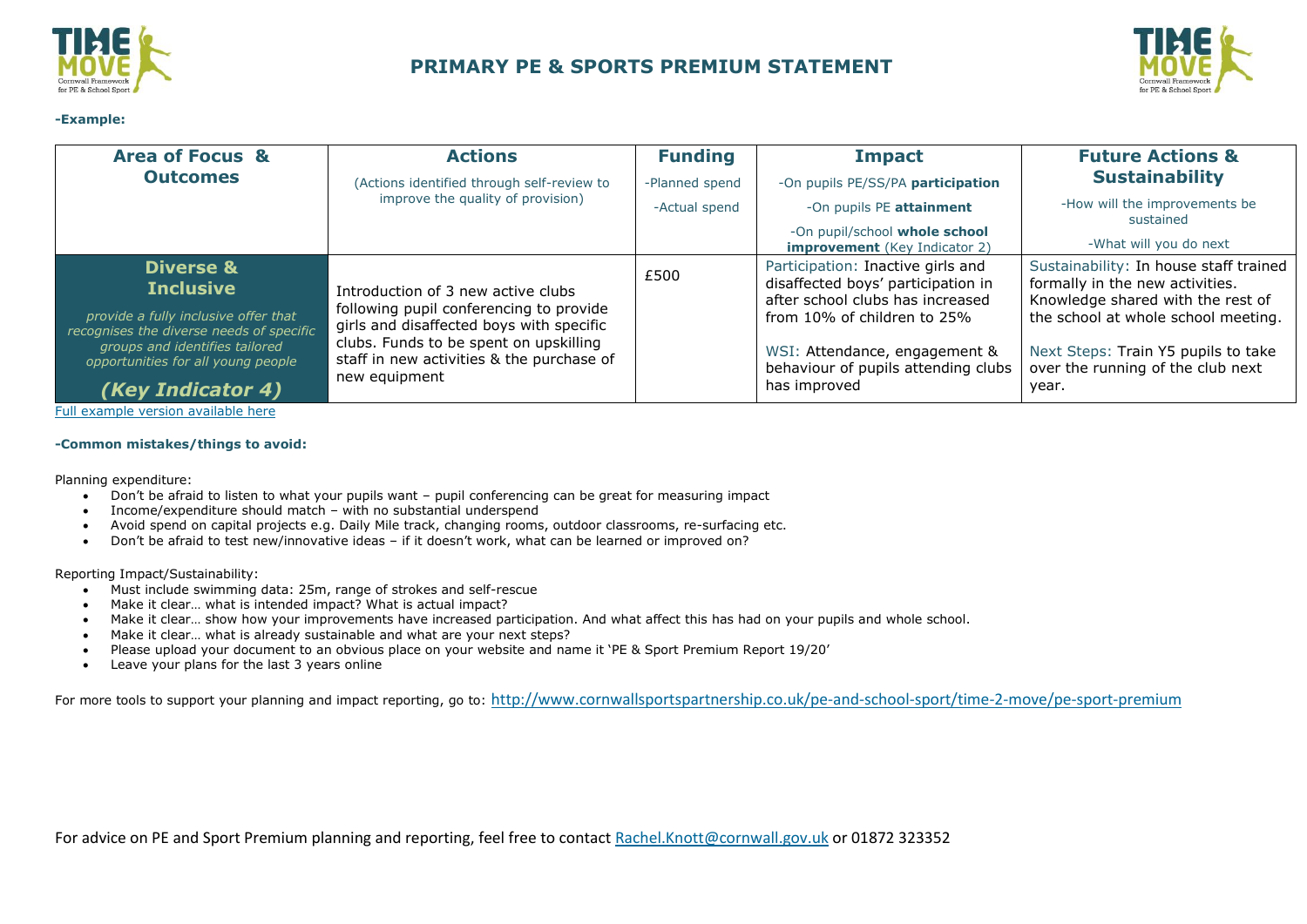



| <b>Area of Focus &amp;</b><br><b>Outcomes</b>                                                                   | <b>Actions</b><br>(Actions identified through self-review to improve<br>the quality of provision)                                                                                                                                                                                                                      | <b>Funding</b><br>-Planned spend<br>-Actual spend | <b>Impact</b><br>-On pupils PE/SS/PA participation<br>-On pupils PE attainment<br>-On pupil/school whole school<br><b>improvement</b> (Key Indicator 2)<br>-Any additional impact                                                                                                                                                                                                                                                                                                                                                                                                                                                                                                                                                                                                                                                                                                 | <b>Future Actions &amp;</b><br><b>Sustainability</b><br>-How will the improvements be<br>sustained<br>-What will you do next                                                                                                                                                                                                                                                                                                                                                        |
|-----------------------------------------------------------------------------------------------------------------|------------------------------------------------------------------------------------------------------------------------------------------------------------------------------------------------------------------------------------------------------------------------------------------------------------------------|---------------------------------------------------|-----------------------------------------------------------------------------------------------------------------------------------------------------------------------------------------------------------------------------------------------------------------------------------------------------------------------------------------------------------------------------------------------------------------------------------------------------------------------------------------------------------------------------------------------------------------------------------------------------------------------------------------------------------------------------------------------------------------------------------------------------------------------------------------------------------------------------------------------------------------------------------|-------------------------------------------------------------------------------------------------------------------------------------------------------------------------------------------------------------------------------------------------------------------------------------------------------------------------------------------------------------------------------------------------------------------------------------------------------------------------------------|
| <b>Curriculum</b><br><b>Delivery</b><br>engage young people in a high quality,<br>broad and balanced curriculum | We have invested in the Platinum Arena<br>Package which has provided us with an<br>entirely new PE scheme of work to help<br>enthuse staff and children alike.<br>All children in KS1 & 2 have swimming<br>lessons every year and 94% of our Year 6<br>cohort can swim 25m. All children have life-<br>saving lessons. | £5,615                                            | Children and staff are all really<br>enjoying the new provision and<br>there is a new buzz of excitement;<br>exploring different sports in<br>different ways. We had a whole<br>school staff training session, up-<br>skilling all PE teaching staff. The<br>scheme provides accurate and<br>responsive assessment and ensures<br>good progression of lessons.<br>Children have been more motivated<br>to participate and staff are more<br>enthusiastic.<br>Children start swimming lessons in<br>Year 1 to give them a greater<br>chance of meeting the National<br>Curriculum requirements by the end<br>of Year 6. They can all perform the<br>key strokes accurately and achieve<br>self-rescue. 18% of the Year 6s<br>were offered top-up swimming<br>lessons and 12% succeeded in<br>reaching 25m, the final 6% is now<br>able to swim 15m which is a huge<br>improvement. | We are in the process of<br>putting all of the lesson plans<br>and assessment sheets in to<br>folders to ensure ease of use<br>for staff.<br>The providers of the scheme<br>are producing more lesson<br>plans which we will obtain in<br>order to provide a two year<br>rolling programme for our<br>mixed aged classes.<br>We will begin top-up lessons<br>for weaker swimmers in<br>Year 5 and continue to give<br>children frequent<br>opportunities to attempt to<br>swim 25m. |
| <b>Physical Activity,</b><br><b>Health &amp; Wellbeing</b>                                                      | Our 'Challenge and Discovery' week this<br>year was based on 'Healthy body, Healthy<br>Mind' and included a focus on mindfulness                                                                                                                                                                                       |                                                   | The children are all well-informed<br>about healthy eating and know<br>which foods should be eaten in                                                                                                                                                                                                                                                                                                                                                                                                                                                                                                                                                                                                                                                                                                                                                                             | These improvements will be<br>sustained by keeping an eye<br>on lunchtime choices,                                                                                                                                                                                                                                                                                                                                                                                                  |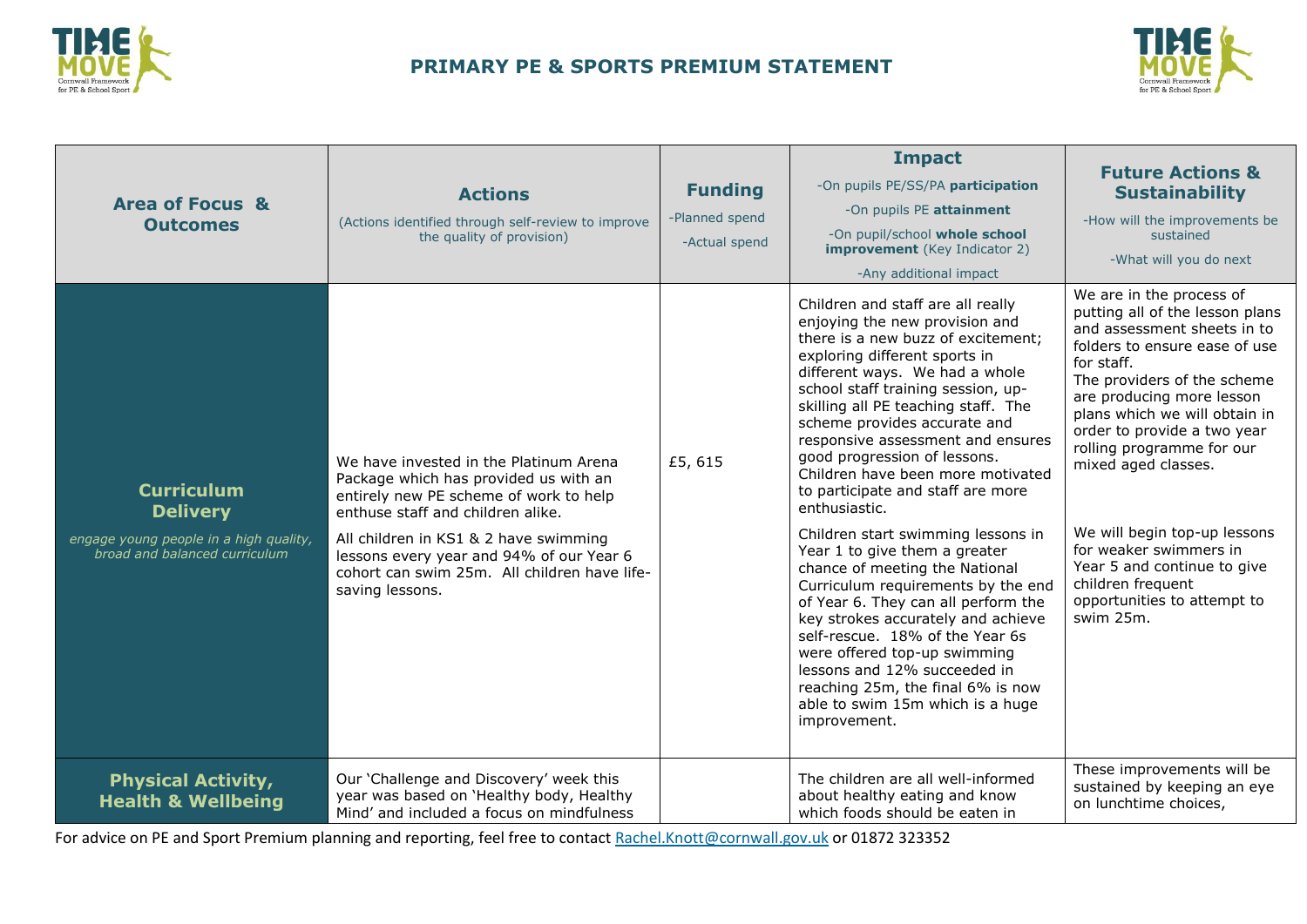



| all young people are aware of health<br>related issues and are supported to<br>make informed choices to engage in an<br>active and healthy lifestyle<br>(Key Indicator 1)                                                 | and having a 'Growth Mindset' along with<br>healthy eating. We no longer sell<br>milkshakes at break-times and ensure<br>children have fruit, vegetables or a healthy<br>snack. We have had Chartwells in to school<br>to teach the children about healthy snacks -<br>where they all made breakfast-bars and<br>healthy wraps with salad. As a school we<br>make the children aware that they should<br>be active for 60 minutes a day, 30 of which<br>should be at school. To ensure this, we do<br>the lunchtime mile, i-Moves in the<br>classrooms and have playground leaders<br>providing activities during break-times (in<br>addition to 2 hours of taught PE a week and<br>an extra-curricular opportunity every day). |                                                                                              | moderation and which foods are a<br>healthy option. They thoroughly<br>enjoy i-Moves and often request it;<br>we use this resource to alleviate<br>restlessness and lack of<br>concentration. This demonstrates<br>to the children that being active can<br>stimulate the mind and help with<br>their learning.                                                                                                           | rewarding children that have<br>made healthy choices either<br>in their school dinner or<br>packed lunch. We will<br>continue to educate children<br>about healthy eating through<br>cross-curricular topics and<br>ensuring staff set a good<br>example.<br>We will implement a timetable<br>of daily activities to ensure<br>that the children get at least<br>30 minutes of physical<br>activity EVERY day.                  |
|---------------------------------------------------------------------------------------------------------------------------------------------------------------------------------------------------------------------------|---------------------------------------------------------------------------------------------------------------------------------------------------------------------------------------------------------------------------------------------------------------------------------------------------------------------------------------------------------------------------------------------------------------------------------------------------------------------------------------------------------------------------------------------------------------------------------------------------------------------------------------------------------------------------------------------------------------------------------|----------------------------------------------------------------------------------------------|---------------------------------------------------------------------------------------------------------------------------------------------------------------------------------------------------------------------------------------------------------------------------------------------------------------------------------------------------------------------------------------------------------------------------|---------------------------------------------------------------------------------------------------------------------------------------------------------------------------------------------------------------------------------------------------------------------------------------------------------------------------------------------------------------------------------------------------------------------------------|
|                                                                                                                                                                                                                           | We are currently receiving quotes for new<br>playground markings that can be used to<br>increase levels of activity. It is intended to<br>form part of our 'Active 30' where children<br>are encouraged to be active for at least 30<br>minutes a day.                                                                                                                                                                                                                                                                                                                                                                                                                                                                          | £2,000                                                                                       | A new opportunity to engage in<br>activity; teachers can take their<br>class outside and allow them to use<br>the fitness markings to improve<br>their physical health.                                                                                                                                                                                                                                                   | The markings are a<br>permanent resource that will<br>continue to provide activities<br>for many years.                                                                                                                                                                                                                                                                                                                         |
| <b>Diverse &amp;</b><br><b>Inclusive</b><br>provide a fully inclusive offer that<br>recognises the diverse needs of specific<br>groups and identifies tailored<br>opportunities for all young people<br>(Key Indicator 4) | Crowan school ensures that all children are<br>encouraged to represent the school in a<br>sporting activity. All of KS1 competed<br>against other schools in the Southerly Point<br>Co-operative MAT in a multi-skills<br>competition, we played an A & B team in<br>football and bowls, we selected less active<br>children to compete in 'Quad Kids' and<br>arranged for our SEND children to attend<br>the Trevictus Games. We have identified<br>less active children and got them involved in<br>Fun-fit, bowls, rounders, netball and<br>football.<br>Bus hire for beach day                                                                                                                                              | £3, 750 for<br>staff cover,<br>training and<br>transport costs,<br>e.g. hire of<br>minibuses | All 'children of note' have attended<br>extra-curricular activities on a<br>regular basis. Every child has had<br>the opportunity to compete in<br>competitions in and out of school<br>and our SGOC have researched<br>what activities those who weren't<br>involved in a cross-curricular<br>activity would like. The uptake of<br>extra-curricular activities has<br>increased.<br>Allowing the children to experience | We will maintain our<br>partnership with the<br>Southerly Point Co-operative<br>MAT which provides regular<br>competition for children of all<br>ages. We will continue to<br>provide our multi-skills<br>competition which gives all of<br>our KS2 children the<br>opportunity to lead activities.<br>We will also maintain links<br>with Trevithick School who<br>host 'The Trevictus Games.'<br>The children will experience |
|                                                                                                                                                                                                                           | Surf lessons for Years 5&6                                                                                                                                                                                                                                                                                                                                                                                                                                                                                                                                                                                                                                                                                                      |                                                                                              | and explore the beach and<br>participate in 'Beach Tribe'                                                                                                                                                                                                                                                                                                                                                                 | another new activity,<br>informing them of all the                                                                                                                                                                                                                                                                                                                                                                              |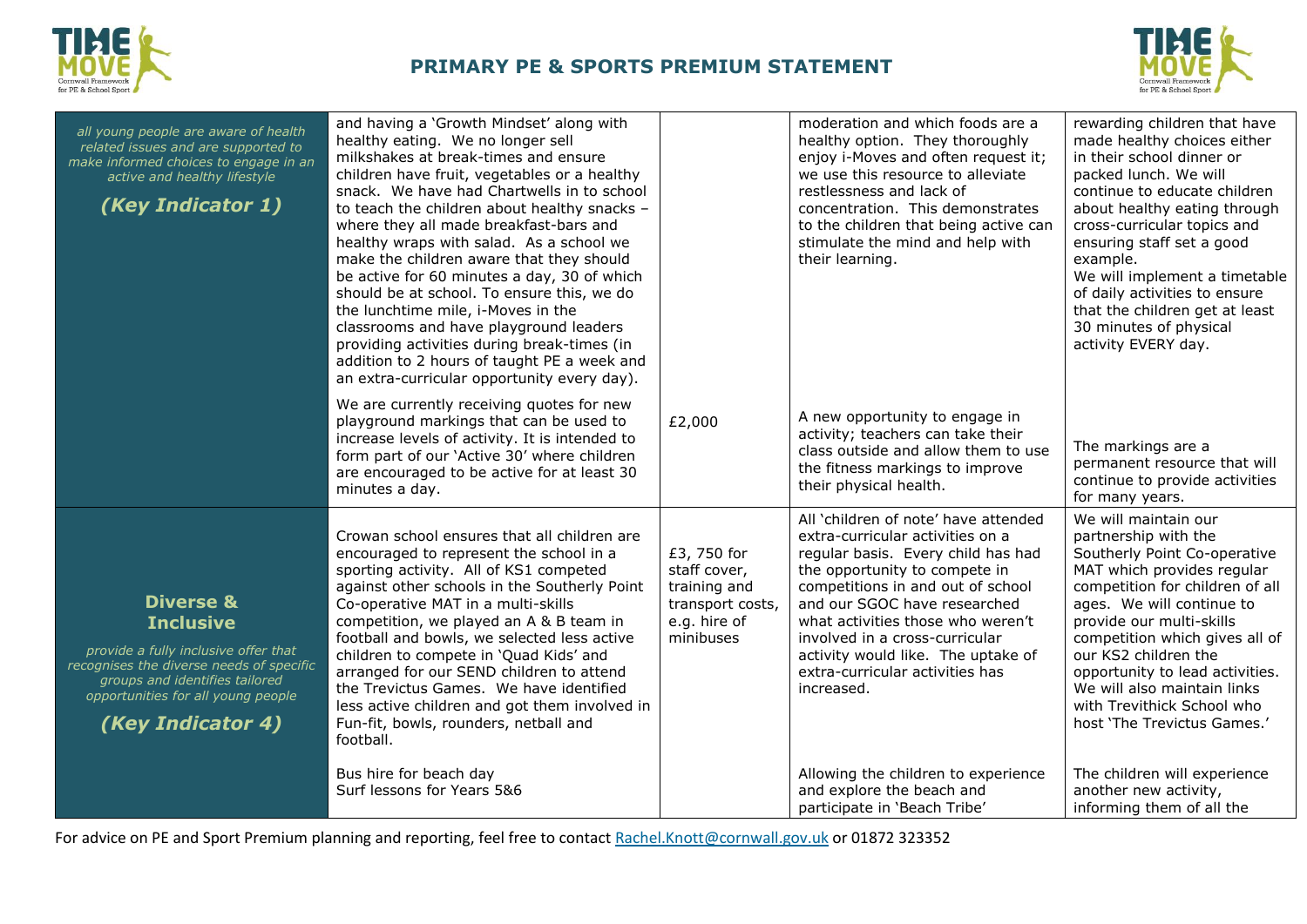



|                                                                                                                                                                                |                                                                                                                                                                                                                                                                                                                                     |                                                          | activities. Promoting well-being and<br>active lifestyles.<br>Promoting water safety.                                                                                                                                                                                                                                                                                                                               | options. Children learn how<br>to stay safe in the water.                                                                                            |
|--------------------------------------------------------------------------------------------------------------------------------------------------------------------------------|-------------------------------------------------------------------------------------------------------------------------------------------------------------------------------------------------------------------------------------------------------------------------------------------------------------------------------------|----------------------------------------------------------|---------------------------------------------------------------------------------------------------------------------------------------------------------------------------------------------------------------------------------------------------------------------------------------------------------------------------------------------------------------------------------------------------------------------|------------------------------------------------------------------------------------------------------------------------------------------------------|
| <b>Competitions</b><br>Provide a well organised, appropriate<br>and enjoyable programme of<br>competitions and festivals for students<br>of all abilities<br>(Key Indicator 5) | The partnership with the Southerly Point Co-<br>operative MAT provides the opportunity for<br>all children in the school to participate in a<br>broad range of sporting competition at some<br>point in the year and, where there is less<br>provision, we host an event to ensure all<br>ages get to compete.<br>Bus/mini-bus hire | <b>Helston Sports</b><br>Alliance annual<br>fee: £2, 000 | Children have the opportunity to<br>represent the school and their<br>efforts are widely celebrated. We<br>attempt to allocate sports that are<br>appropriate to the children's ability<br>to ensure that these activities are<br>enjoyable and rewarding.<br>We give pupils the opportunity to<br>improve on their own personal best<br>achievements so that they<br>experience success and a positive<br>outcome. | We will provide the same<br>experiences next year along<br>with trying to provide new<br>experiences too.                                            |
| <b>Leadership, Coaching</b><br>& Volunteering<br>provide pathways to introduce and<br>develop leadership skills                                                                | All of Year 5 & 6 are trained as Playground<br>Leaders and are working towards their<br>bronze, silver or gold award. All of KS2<br>design and lead their own multi-skills<br>activities in groups and assist the<br>KS1/Foundation stage children to<br>participate.                                                               |                                                          | The children experience the<br>execution of their plans and make<br>adjustments to improve their ideas,<br>they then lead the younger children,<br>encouraging and supporting them to<br>help improve their fundamental<br>movement skills. The children in<br>KS2 enjoy this activity and their<br>self-esteem is raised.                                                                                          | The children's leadership skills<br>improve every year<br>throughout KS2 and this<br>improves their aptitude for<br>Playground Leaders by<br>Year 5. |
| <b>Community</b><br><b>Collaboration</b>                                                                                                                                       | We invite many sporting clubs from the<br>community to come in to school to introduce<br>the children to a wide variety of sport and<br>encourage them to be more active after-                                                                                                                                                     | Cornish Pirates<br>£360 for 6<br>weeks                   | Children are exposed to a wider<br>variety of sports and are more likely<br>to find a sport that they enjoy or                                                                                                                                                                                                                                                                                                      | We will continue to update<br>our school noticeboards and<br>attend sporting workshops.<br>We will seek community                                    |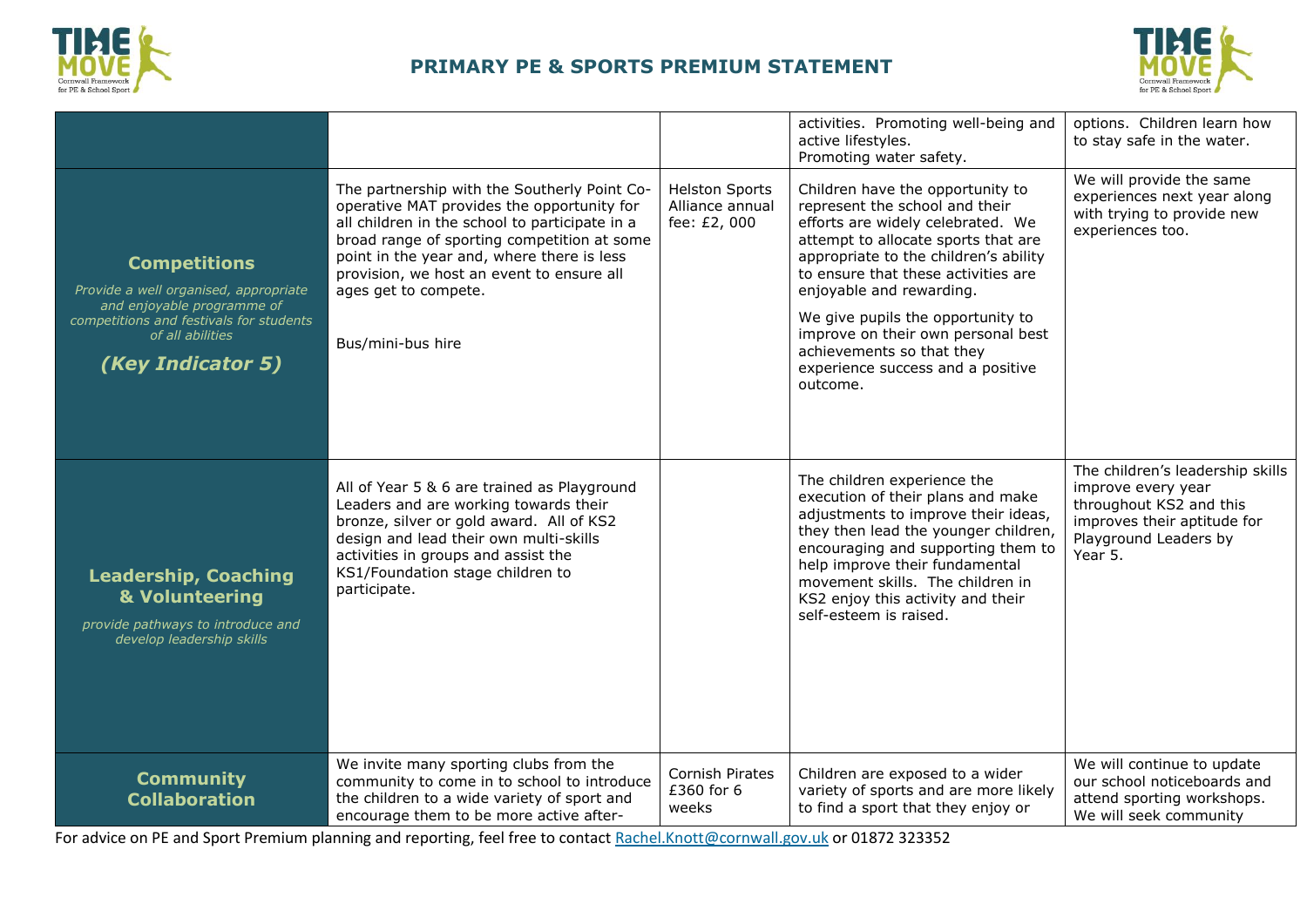



| ensure opportunities for young people of<br>all abilities to extend their school<br>activity transitioning into sustained<br>community based sport | school. This year we have had: The Cornish<br>Pirates, Sports for Tots, Plymouth Argyle,<br>Helston Bowling Club and a yoga session.<br>We also attended a sports workshop<br>through the Southerly Point Co-operative<br>MAT where clubs from the community<br>allowed the children to play their sport and<br>gave them fliers to invite them to their<br>clubs. The activities included: football,<br>netball, hockey, judo, golf, dance and<br>rugby.<br>We also have a school notice board<br>celebrating the children's achievements<br>outside of school and sign-posting pupils to<br>various sports clubs.<br>The school offers Bikeability training for all<br>of the children in Years 5 & 6 which<br>encourages safe cycling outside of school<br>hours. | £175                           | that suits their level of participation.<br>If children are successful at a sport,<br>they are more likely to enjoy it;<br>increasing self-esteem.<br>Staff are up-skilled by visiting<br>coaches.                                                                                                                                                                                                                                                                     | sporting groups to come in to<br>school to help the children<br>experience a wide variety of<br>sport and up-skill staff. |
|----------------------------------------------------------------------------------------------------------------------------------------------------|----------------------------------------------------------------------------------------------------------------------------------------------------------------------------------------------------------------------------------------------------------------------------------------------------------------------------------------------------------------------------------------------------------------------------------------------------------------------------------------------------------------------------------------------------------------------------------------------------------------------------------------------------------------------------------------------------------------------------------------------------------------------|--------------------------------|------------------------------------------------------------------------------------------------------------------------------------------------------------------------------------------------------------------------------------------------------------------------------------------------------------------------------------------------------------------------------------------------------------------------------------------------------------------------|---------------------------------------------------------------------------------------------------------------------------|
| <b>Workforce</b><br>increased confidence, knowledge and<br>skills of all staff in teaching PE & sport<br>(Key Indicator 3)                         | The Cornish Pirates worked with Years 3, 4<br>& 5 alongside their teachers to up-skill them<br>and increase confidence when teaching<br>rugby. Plymouth Argyle have worked with<br>all teachers and all children playing warm-<br>up games and football activities to increase<br>staff confidence in teaching football. As part<br>of our Arena package, we have had staff<br>training on curriculum delivery and using i-<br>Moves. We have also had 'Wild Tribe'<br>outdoor education sessions to up-skill the<br>staff in teaching a range of outdoor<br>activities.                                                                                                                                                                                             |                                | The new curriculum has improved<br>staff confidence as it was<br>implemented with a staff training<br>session and teachers and Teaching<br>Assistants were able to ask<br>questions and really get to grips<br>with it. Having a specialist in to<br>teach rugby, football or outdoor<br>studies has inspired the children<br>and increased staff confidence. The<br>staff are confident with i-Moves,<br>they know how it works are have<br>implemented it regularly. | Our partnership with Arena<br>and the MAT ensures regular<br>offers of CPD and up-to-date<br>information.                 |
|                                                                                                                                                    | PE coordinator attendance at the PE<br>conference.<br>Lunchtime Supervisory Assistant dedicated<br>to organising lunchtime games and activities                                                                                                                                                                                                                                                                                                                                                                                                                                                                                                                                                                                                                      | £250 supply<br>cover<br>£1,560 | Being abreast of recent guidance on<br>Sport Premium funding and securing<br>a partnership with Arena.<br>More children encouraged to join-in<br>with different sporting activity to                                                                                                                                                                                                                                                                                   | Ensuring that the PE<br>Coordinator is able to<br>disseminate important<br>information and stay up-to-<br>date.           |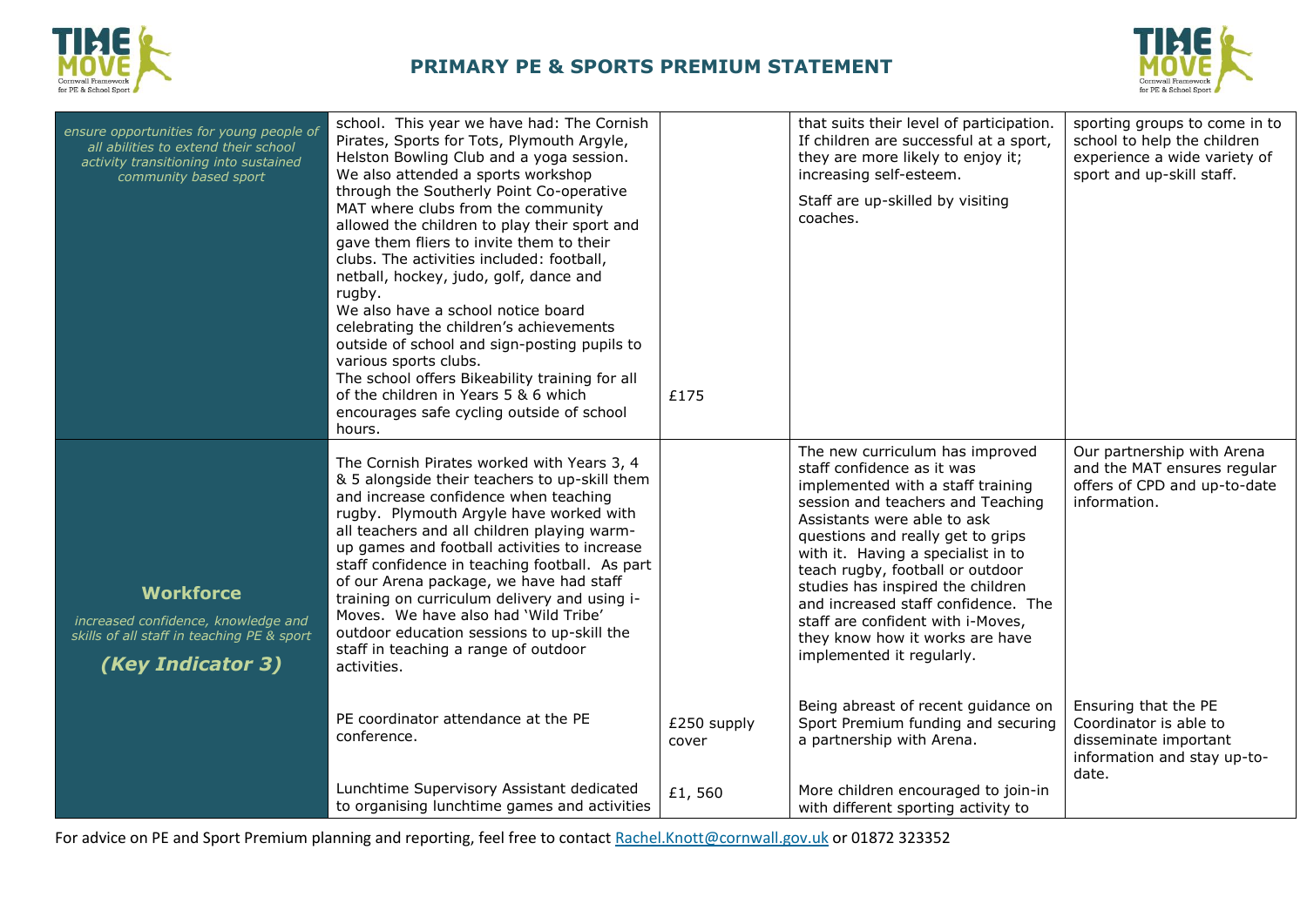



| to engage children through a range of | improve their fitness and enjoyment | Continue to develop interest                                                                                   |
|---------------------------------------|-------------------------------------|----------------------------------------------------------------------------------------------------------------|
| sports.                               | of physical activity.               | in sports using the children's<br>suggestions. Provide on-going<br>LSA involvement in lunchtime<br>activities. |

The key changes from September 2018 are:

- You cannot use funding for capital expenditure
- Updated guidance for Swimming spend and Active Mile initiatives (see below)
- New reporting deadline (31 July 2019 info below)

#### **New: Raising attainment in primary school swimming**

The premium can be used to fund the professional development and training that are available to schools to train staff to support high quality swimming and water safety lessons for their pupils.

The premium may also be used to provide additional top-up swimming lessons to pupils who have not been able to meet the national curriculum requirements for swimming and water safety after the delivery of core swimming and water safety lessons. At the end of key stage 2 all pupils are expected to be able to swim confidently and know how to be safe in and around water.

Schools are required to publish information on the percentage of their pupils in year 6 who met each of the 3 swimming and water safety national curriculum requirements. Further details are in the reporting templates below. Attainment data for year 6 pupils should be provided from their most recent swimming lessons. This may be data from years 3, 4, 5 or 6, depending on the swimming programme at your school.

[Further information on training and resources is available here.](https://www.swimming.org/schools/)

#### **New: Active miles**

Where schools choose to take part in an active mile, you should use your existing playgrounds, fields, halls and sports facilities to incorporate an active mile into the school day and develop a lifelong habit of daily physical activity.

#### **Ofsted**

Ofsted assesses how primary schools use the primary PE and sport premium. They measure its impact on pupil outcomes, and how effectively governors hold school leaders to account for this.

You can find details of what inspectors look for in the 'effectiveness of leadership and management' section of the [Ofsted schools inspection handbook 2018.](https://www.gov.uk/government/publications/school-inspection-handbook-from-september-2015)

For advice on PE and Sport Premium planning and reporting, feel free to contact [Rachel.Knott@cornwall.gov.uk](mailto:Rachel.Knott@cornwall.gov.uk) or 01872 323352